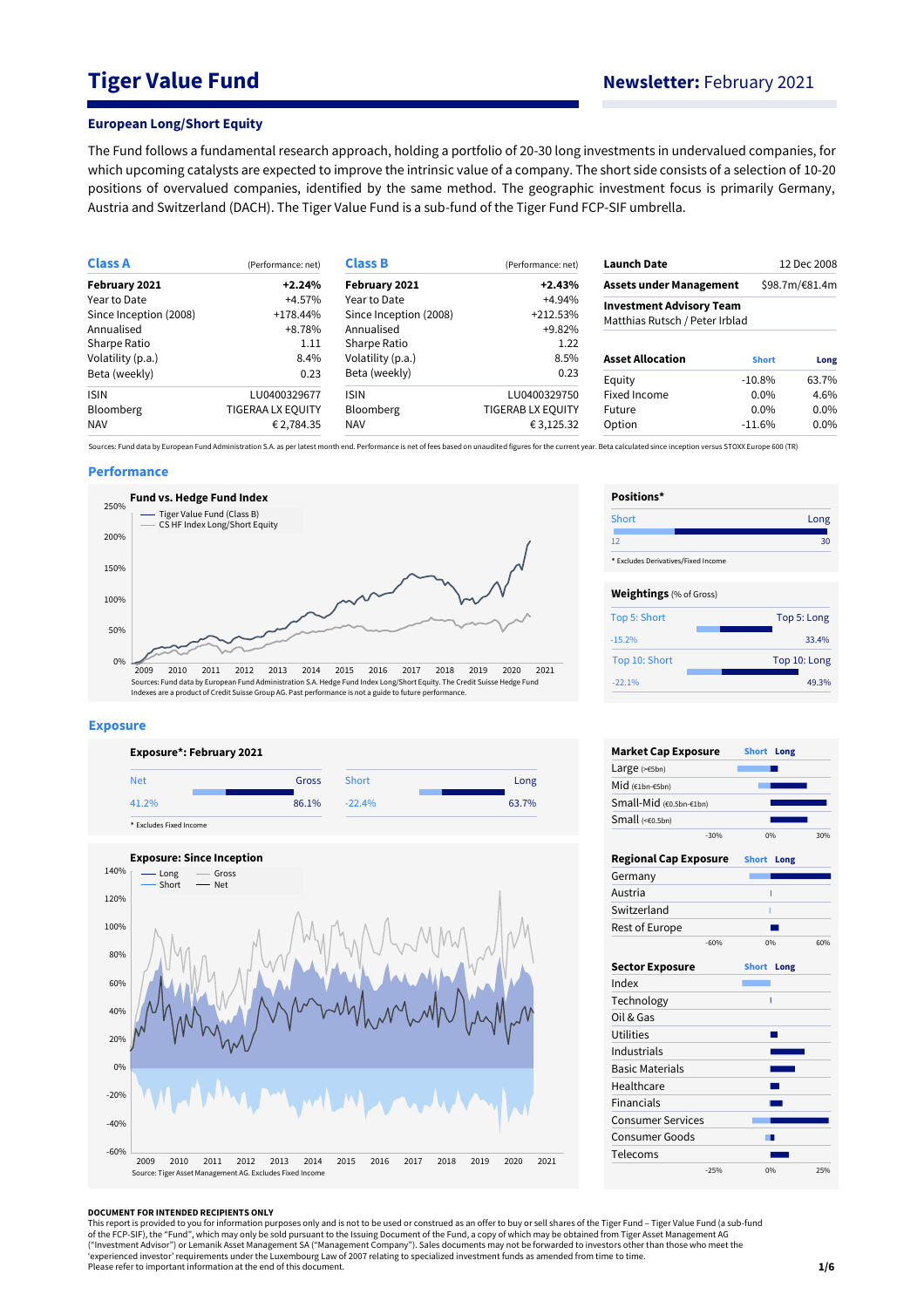## **Commentary: Significant sector rotation**

In February, the Tiger Value Fund ("TVF") was up +2.24% (class A), 2.43% (class B) and 2.33% (class U), continuing its solid performance in 2021. We increased our net adjusted equity exposure slightly from 39.3% to 41.2% (33.5% to 35.8% adjusted for the Tele Columbus takeover) by the addition of a few new positions.

Our top long contributors were Klöckner & Co (+111bp), IBU-Tec (+88bp), Drillisch (+19bp), Prosieben (+17bp) and HolidayCheck (+10bp). Klöckner & Co rallied sharply as it pre-announced very strong Q1 2021 EBITDA of €110-130m on back of a very strong steel price development as well as continued recovery in demand. As mentioned in last month's newsletter we had expected a very strong Q1 result, but this was even better than expected and we continue to see the shares as significantly undervalued even after the recent share price rally due to its digital transformation strategy.

In February, we built a position in IBU-Tec when they raised €25m in an equity offering. IBU-Tec is a very exciting company in the Lithium battery space producing Lithium Ferro Phosphate or LFP. LFP is a key compound when producing Lithium batteries for Electric Vehicles and Energy Storage. With several hundred of GW capacity of battery factories planned in Europe over the next few years, we believe IBU-Tec will be in a unique position to profit from this being one of very few high-grade producers of LFP in Europe. IBU-Tec will use the €25m to significantly expand their LFP capacity to 10kt which we believe should enable them to grow revenues 5x and EBITDA 7x in the next 4 years. Trading at 3x EV/EBITDA 2024/25 we believe there is significant upside in the stock.

Drillisch gained after it finally signed a national roaming agreement with Telefonica Deutschland allowing it to proceed with its 5G roll out. ProSieben rallied after rumours of interest from Zalando in its Flaconi asset as well as a very strong IPO in the US of its dating peer Bumble highlighting the value of PSM's ParshipMeet Group. Lastly, we profited from the conclusion of the €50m rights issue in HolidayCheck where we increased our position ahead of the expected resurgence in holiday travel.

We had no major detractors on the long side in February and only minor negative contribution from K+S (-10bp) and BPOST (-11bp). In K+S the stock sold off sharply in mid-February as the German financial watchdog BaFin announced it was investigating the €2bn asset impairment K+S reported in November 2020. We see this largely as a non-event and used the sell off to accumulate some more shares cheaply. BPOST declined moderately chiefly due to sector rotation into reopening beneficiaries and out of lock down winners. BPOST will report its FY results next week which should show continued strong parcel and e-commerce growth similar to the strong results from PostNL earlier this week.

The short book had a negative contribution of -48bp (thereof -20bp from single shorts) mainly hurt by strong rallied in some re-opening stock beneficiaries. We used this rally to slightly increase some of these shorts as these are discounting more than a best-case recovery in revenues and earnings. In addition, we rolled our February DAX puts to the June expiry and we now hold 600 March/April/June DAX puts funded by the short of 100 DAX March/June calls.

## **Outlook: Inflation resurgence**

European equity markets started strongly in February, just as in January, and then spent most of the month churning before eventually giving back some of the gains at the end of the month as bond yields spiked higher. For the month of February, the DAX rose +2.6% and the Stoxx Europe 600 gained +2.4%.

The big theme of February was the spike in bond yields. The US 10-year bond yield rallied from 1.06% at the end of January to a high of 1.61% in February closing at 1.40%. In Europe, we have seen a similar rise in interest rates but not as pronounced as in the US with the German 10-year bund yields rising from -0.52% at the end of January to a high of -0.20% in February.

The main driver has been a steady rise in inflation expectations. The US 10-year break even rate (the difference between 10-year bond yields and TIPS, i.e. the expected inflation over 10 years) has climbed from a low of 0.55% in March 2020 to currently 2.16% and is now the highest since October 2018. Rising inflation expectations has lately been welcomed by the equity markets (and central bankers) as companies regain pricing power and profits generally rise.

#### **DOCUMENT FOR INTENDED RECIPIENTS ONLY**

This report is provided to you for information purposes only and is not to be used or construed as an offer to buy or sell shares of the Tiger Fund – Tiger Value Fund (a sub-fund of the FCP-SIF), the "Fund", which may only be sold pursuant to the Issuing Document of the Fund, a copy of which may be obtained from Tiger Asset Management AG ("Investment Advisor") or Lemanik Asset Management SA ("Management Company"). Sales documents may not be forwarded to investors other than those who meet the 'experienced investor' requirements under the Luxembourg Law of 2007 relating to specialized investment funds as amended from time to time. Please refer to important information at the end of this document.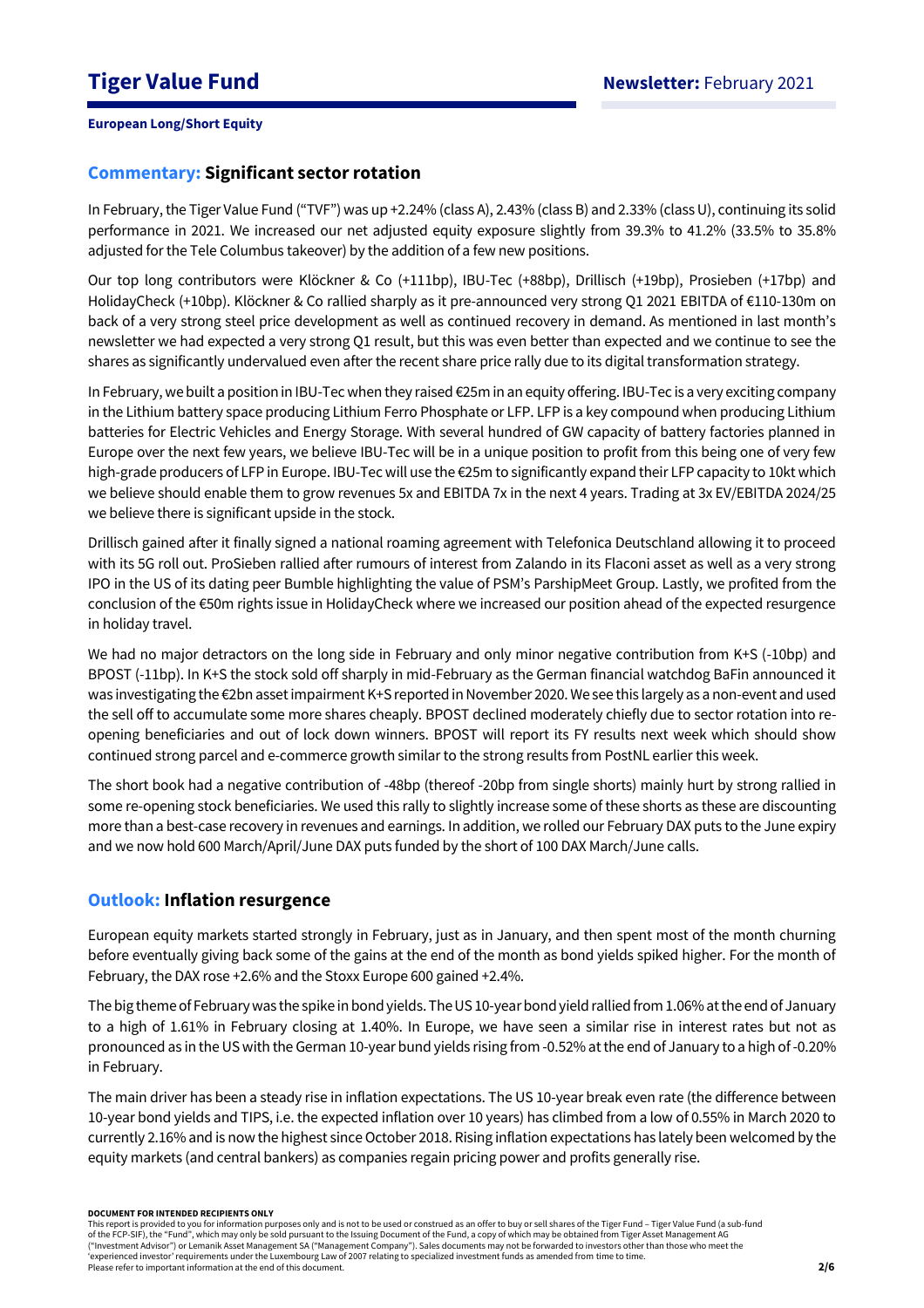Nevertheless, since mid-February, most of the rise in the US 10-year bond yield has been from an increase in real yields (from -1.06% to a high of -0.60%). A rise is real yields, even from a low level of -1.06%, is bad for equity markets and especially long duration assets, such as growth and technology stocks, as it increases the discount rate of future profits and cashflows.

Hence, we saw a dramatic sell off in highly valued growth and other interest rate sensitive stocks at the end of February. Concurrently, short duration assets and sectors benefitting from higher yields, such as banks, insurance, basic materials, performed well and hit new recovery highs.

While the Tiger Value Fund is not specifically positioned for certain macro drivers as inflation or interest changes, we are generally long value stocks (short duration) and short growth stocks (long duration) so this sector rotation is typically positive for the TVF.

Although the European economy should recover sharply in 2021, with most European equity indices and valuations close to record highs, we expect a continued sideways to potentially negative overall market environment. Nevertheless, with significant sector rotation there is still ample stock picking opportunities as is evident by our performance in the last two months. In February, we continued to rotate the portfolio into new promising investments such as IBU-Tec highlighted in the commentary section above and we expect to continue to re-shuffle the portfolio in March but overall, we do not expect any significant change to our overall net equity exposure which stood at 41.2% (35.8% adjusted for the Tele Columbus takeover) at the end of February.

**Tiger Value Fund Team,**  4th March 2021

**DOCUMENT FOR INTENDED RECIPIENTS ONLY**

This report is provided to you for information purposes only and is not to be used or construed as an offer to buy or sell shares of the Tiger Fund – Tiger Value Fund (a sub-fund of the FCP-SIF), the "Fund", which may only be sold pursuant to the Issuing Document of the Fund, a copy of which may be obtained from Tiger Asset Management AG ("Investment Advisor") or Lemanik Asset Management SA ("Management Company"). Sales documents may not be forwarded to investors other than those who meet the 'experienced investor' requirements under the Luxembourg Law of 2007 relating to specialized investment funds as amended from time to time. Please refer to important information at the end of this document.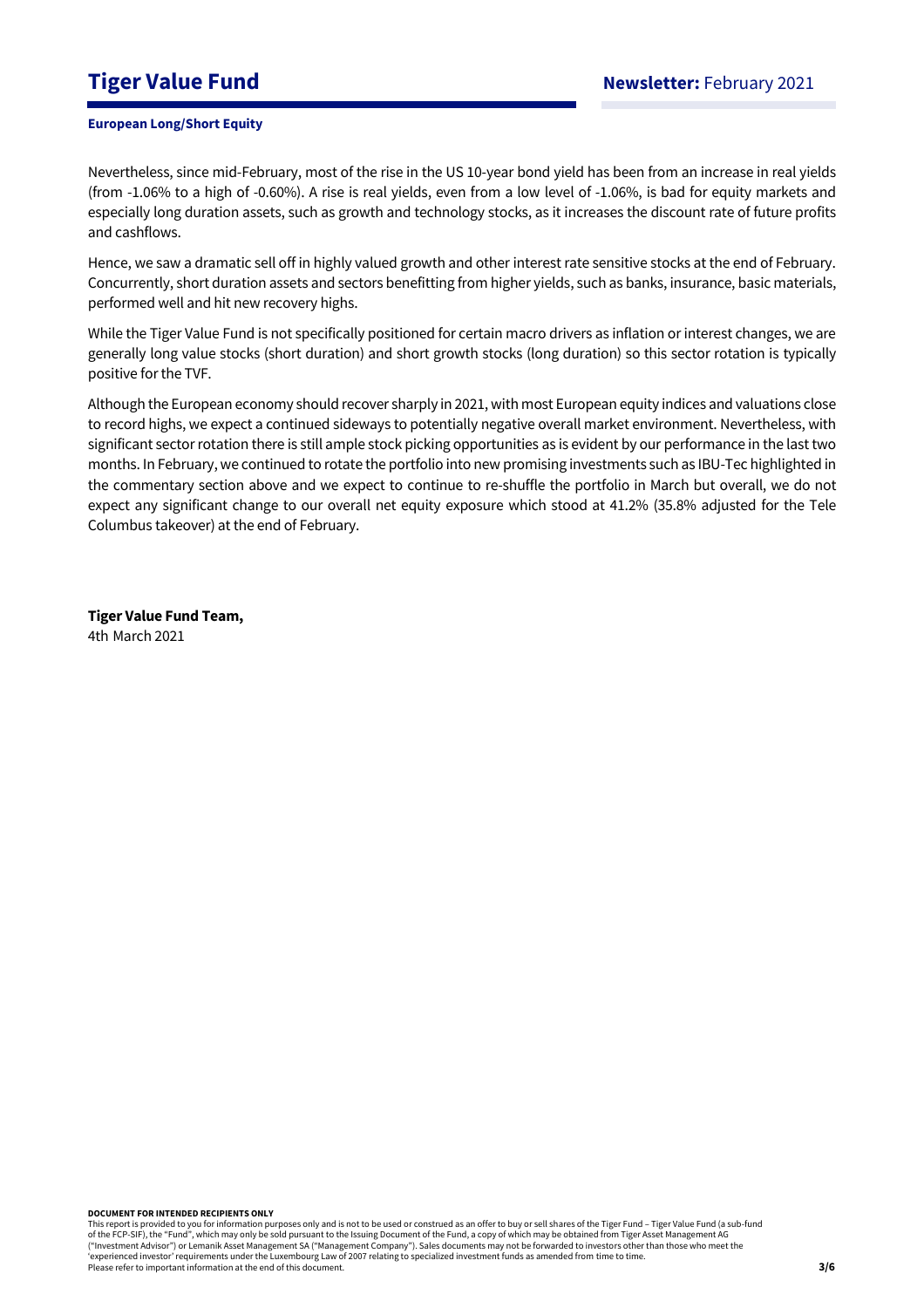## **Monthly Net Return**

| <b>Share Class A</b> | Jan           | Feb                      | Mar                      | Apr      | May            | Jun                      | Jul                      | Aug                      | Sep                      | <b>Oct</b>               | Nov                      | Dec      | Year                                                         |
|----------------------|---------------|--------------------------|--------------------------|----------|----------------|--------------------------|--------------------------|--------------------------|--------------------------|--------------------------|--------------------------|----------|--------------------------------------------------------------|
| 2021                 | 2.28%         | 2.24%                    | ÷,                       | ÷,       | ÷,             | ÷,                       | ÷,                       | ÷,                       | ł,                       | ÷,                       | i,                       |          | 4.57%<br>- (Year-to-Date)                                    |
| 2020                 | 2.02%         | $-4.01%$                 | $-6.80%$                 | 7.77%    | 2.84%          | 7.79%                    | 1.31%                    | 2.69%                    | 0.76%                    | $-3.66%$                 | 7.84%                    | 6.85%    | 26.90%                                                       |
| 2019                 | 4.37%         | 0.23%                    | $-0.91%$                 | 1.44%    | $-4.53%$       | 1.09%                    | 2.81%                    | 1.72%                    | 0.49%                    | 1.98%                    | 3.69%                    | 2.92%    | 16.05%                                                       |
| 2018                 | 0.02%         | $-0.11%$                 | $-2.45%$                 | 0.09%    | $-0.17%$       | $-3.99%$                 | 2.20%                    | $-2.14%$                 | $-1.58%$                 | $-3.14%$                 | $-2.73%$                 | $-7.43%$ | $-19.73%$                                                    |
| 2017                 | 1.96%         | 1.31%                    | 3.33%                    | 0.22%    | 2.12%          | 0.97%                    | $-1.07%$                 | $-1.23%$                 | $-0.77%$                 | 0.45%                    | 0.39%                    | 0.41%    | 8.30%                                                        |
| 2016                 | $-3.91%$      | 0.21%                    | 4.43%                    | 1.40%    | $-0.99%$       | $-1.85%$                 | 0.91%                    | 1.05%                    | 0.41%                    | 0.22%                    | 0.15%                    | 2.70%    | 4.58%                                                        |
| 2015                 | 2.07%         | 3.13%                    | 4.23%                    | 0.99%    | 1.54%          | $-1.60%$                 | 1.41%                    | $-1.20%$                 | $-2.10%$                 | 3.89%                    | 1.45%                    | 1.60%    | 16.29%                                                       |
| 2014                 | 1.88%         | 2.56%                    | 0.63%                    | 2.61%    | 0.63%          | $-0.34%$                 | $-2.19%$                 | $-0.42%$                 | $-1.20%$                 | $-1.32%$                 | 1.83%                    | 1.14%    | 5.82%                                                        |
| 2013                 | 3.57%         | 1.49%                    | $-0.66%$                 | 0.24%    | 2.70%          | $-0.67%$                 | 0.95%                    | 0.07%                    | 3.00%                    | 2.66%                    | 1.14%                    | $-0.54%$ | 14.73%                                                       |
| 2012                 | 4.48%         | 1.51%                    | 1.35%                    | $-1.68%$ | $-1.05%$       | $-0.37%$                 | $-0.59%$                 | 0.69%                    | 1.85%                    | 0.57%                    | $-0.53%$                 | 1.44%    | 7.79%                                                        |
| 2011                 | 3.43%         | $-0.21%$                 | 1.47%                    | 2.14%    | 0.25%          | $-0.81%$                 | $-1.32%$                 | $-3.41%$                 | 0.45%                    | $-1.72%$                 | $-2.24%$                 | 0.86%    | $-1.31%$                                                     |
| 2010                 | 0.50%         | 0.06%                    | 2.22%                    | $-0.32%$ | $-3.08%$       | 2.04%                    | 0.05%                    | 0.58%                    | 3.25%                    | 1.62%                    | 0.18%                    | $-0.41%$ | 6.75%                                                        |
| 2009                 | 0.56%         | 1.73%                    | 0.46%                    | 2.87%    | 3.60%          | 5.51%                    | 1.21%                    | 4.35%                    | 1.05%                    | 0.62%                    | 1.26%                    | $-1.29%$ | 24.04%                                                       |
| 2008                 | $\frac{1}{2}$ | $\overline{\phantom{a}}$ | ł,                       | ÷,       |                |                          | ÷,                       | ÷,                       | ł,                       | ÷                        | ÷,                       | 0.003%   | 0.003%                                                       |
|                      |               |                          |                          |          |                |                          |                          |                          |                          |                          |                          |          | 8.78%<br>(Share Class A % Annualised Return Since Inception) |
| <b>Share Class B</b> | Jan           | Feb                      | Mar                      | Apr      | May            | Jun                      | Jul                      | Aug                      | Sep                      | Oct                      | Nov                      | Dec      | Year                                                         |
| 2021                 | 2.46%         | 2.43%                    | $\overline{\phantom{a}}$ |          |                | $\overline{\phantom{a}}$ | ÷,                       |                          |                          | $\overline{\phantom{a}}$ | $\overline{\phantom{a}}$ |          | 4.94%<br>- (Year-to-Date)                                    |
| 2020                 | 2.06%         | $-3.97%$                 | $-6.76%$                 | 7.81%    | 2.89%          | 7.64%                    | 1.36%                    | 2.90%                    | 0.84%                    | $-3.62%$                 | 8.13%                    | 7.31%    | 28.35%                                                       |
| 2019                 | 4.41%         | 0.26%                    | $-0.87%$                 | 1.48%    | $-4.49%$       | 1.13%                    | 2.86%                    | 1.76%                    | 0.53%                    | 2.03%                    | 3.73%                    | 2.96%    | 16.64%                                                       |
| 2018                 | 0.07%         | $-0.07%$                 | $-2.41%$                 | 0.13%    | $-0.13%$       | $-3.95%$                 | 2.25%                    | $-2.10%$                 | $-1.54%$                 | $-3.09%$                 | $-2.69%$                 | $-7.40%$ | $-19.33%$                                                    |
| 2017                 | 2.13%         | 1.43%                    | 3.58%                    | 0.27%    | 2.30%          | 1.07%                    | $-1.03%$                 | $-1.19%$                 | $-0.73%$                 | 0.50%                    | 0.43%                    | 0.45%    | 9.47%                                                        |
| 2016                 | $-3.87%$      | 0.26%                    | 4.49%                    | 1.52%    | $-1.01%$       | $-1.84%$                 | 0.95%                    | 1.10%                    | 0.46%                    | 0.27%                    | 0.20%                    | 2.91%    | 5.30%                                                        |
| 2015                 | 2.09%         | 3.33%                    | 4.55%                    | 1.09%    | 1.69%          | $-1.68%$                 | 1.53%                    | $-1.24%$                 | $-2.06%$                 | 4.03%                    | 1.58%                    | 1.74%    | 17.69%                                                       |
| 2014                 | 2.04%         | 2.75%                    | 0.71%                    | 2.81%    | 0.70%          | $-0.32%$                 | $-2.15%$                 | $-0.37%$                 | $-1.16%$                 | $-1.28%$                 | 1.87%                    | 1.19%    | 6.84%                                                        |
| 2013                 | 3.78%         | 1.62%                    | $-0.67%$                 | 0.30%    | 2.91%          | $-0.69%$                 | 1.05%                    | 0.11%                    | 3.23%                    | 2.87%                    | 1.24%                    | $-0.53%$ | 16.15%                                                       |
| 2012                 | 4.52%         | 1.55%                    | 1.39%                    | $-1.64%$ | $-1.01%$       | $-0.33%$                 | $-0.54%$                 | 0.73%                    | 1.89%                    | 0.61%                    | $-0.49%$                 | 1.40%    | 8.23%                                                        |
| 2011                 | 3.62%         | $-0.18%$                 | 1.56%                    | 2.27%    | 0.21%          | $-0.71%$                 | $-1.28%$                 | $-3.37%$                 | 0.49%                    | $-1.68%$                 | $-2.20%$                 | 0.90%    | $-0.59%$                                                     |
| 2010                 | 0.57%         | 0.10%                    | 2.40%                    | $-0.28%$ | $-3.04%$       | 2.08%                    | 0.05%                    | 0.62%                    | 3.32%                    | 1.80%                    | 0.19%                    | $-0.36%$ | 7.57%                                                        |
| 2009                 | 0.62%         | 1.87%                    | 0.52%                    | 3.25%    | 3.90%          | 5.95%                    | 1.34%                    | 4.62%                    | 1.08%                    | 0.70%                    | 1.38%                    | $-1.26%$ | 26.51%                                                       |
| 2008                 | ÷,            | ÷,                       | ÷,                       | ÷,       | ÷,             |                          | ÷,                       | ÷,                       | $\overline{\phantom{a}}$ | ÷,                       | ÷,                       | 0.02%    | 0.02%                                                        |
|                      |               |                          |                          |          |                |                          |                          |                          |                          |                          |                          |          | 9.82%<br>(Share Class B% Annualised Return Since Inception)  |
| <b>Share Class U</b> | Jan           | Feb                      | Mar                      | Apr      | May            | Jun                      | Jul                      | Aug                      | Sep                      | Oct                      | Nov                      | Dec      | Year                                                         |
| 2021                 | 2.40%         | 2.33%                    | $\overline{\phantom{a}}$ | ÷,       | $\overline{a}$ | $\overline{a}$           | $\overline{\phantom{a}}$ | $\overline{\phantom{a}}$ | ä,                       | $\overline{\phantom{a}}$ | $\overline{\phantom{a}}$ |          | 4.79%<br>- (Year-to-Date)                                    |
| 2020                 | 2.19%         | $-3.87%$                 | $-6.46%$                 | 7.87%    | 2.95%          | 6.27%                    | 1.41%                    | 2.77%                    | 0.81%                    | $-3.54%$                 | 7.85%                    | 7.39%    | 27.29%                                                       |
| 2019                 | 4.34%         | 0.43%                    | $-0.65%$                 | 1.69%    | $-4.27%$       | 1.31%                    | 3.06%                    | 2.07%                    | 0.73%                    | 2.27%                    | 3.38%                    | 3.18%    | 18.68%                                                       |
| 2018                 | 0.24%         | $-0.04%$                 | $-2.21%$                 | 0.24%    | 0.20%          | $-3.78%$                 | 2.41%                    | $-1.91%$                 | $-1.23%$                 | $-2.86%$                 | $-2.44%$                 | $-7.22%$ | $-17.39%$                                                    |
| 2017                 |               |                          |                          |          |                |                          | ä,                       | $-0.99%$                 | $-0.91%$                 | 0.62%                    | 0.67%                    | 0.60%    | $-0.02%$                                                     |

**7.58% (Share Class U % Annualised Return Since Inception)**

**DOCUMENT FOR INTENDED RECIPIENTS ONLY**

This report is provided to you for information purposes only and is not to be used or construed as an offer to buy or sell shares of the Tiger Fund – Tiger Value Fund (a sub-fund<br>of the FCP-SIF), the "Fund", which may only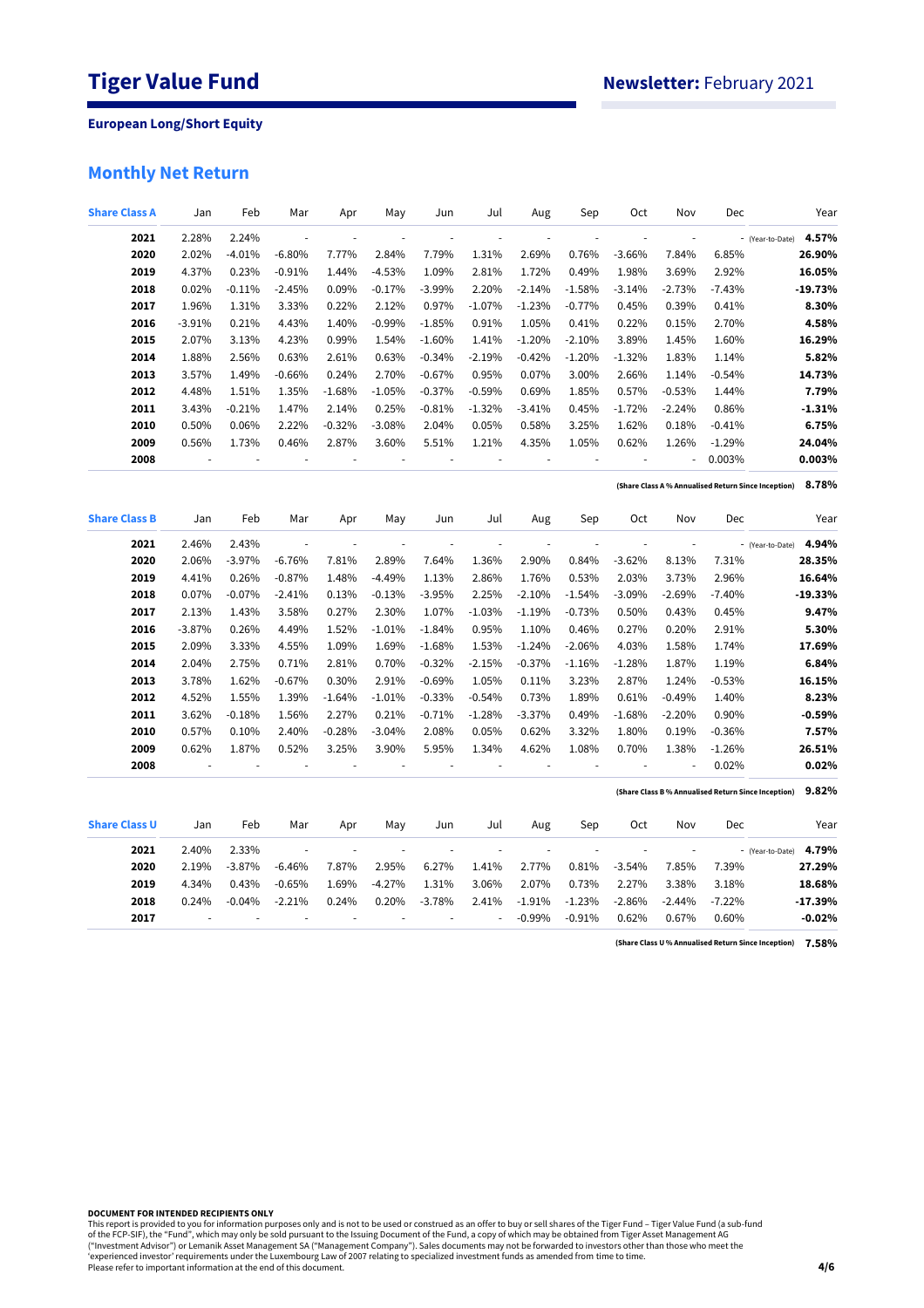## **Share Classes and Performance**

| <b>Share Class</b>        | <b>Class A</b>    | <b>Class B</b>           | <b>Class U</b>           | <b>Class V</b> |
|---------------------------|-------------------|--------------------------|--------------------------|----------------|
|                           |                   |                          |                          |                |
| <b>Investment Minimum</b> | € 125,000         | € 5,000,000              | US\$ 125,000             | € 2,500,000    |
| <b>Management Fee</b>     | 2.00%             | 1.50%                    | 2.00%                    | 1.50%          |
| <b>Performance Fee</b>    | 20%               | 15%                      | 20%                      | 20%            |
| Redemption                | Monthly*          | 6 months                 | Monthly*                 | 3 months       |
| <b>Subscription</b>       | Monthly           | Monthly                  | Monthly                  | Monthly        |
| <b>Income Treatment</b>   | Accumulation      | Accumulation             | Accumulation             | Distribution   |
| Date of Inception         | Dec 2008          | Dec 2008                 | Aug 2017                 | Dec 2020       |
| <b>ISIN</b>               | LU0400329677      | LU0400329750             | LU1647855136             | LU1740273310   |
| <b>Bloomberg</b>          | TIGERAA LX EQUITY | <b>TIGERAB LX EQUITY</b> | <b>TIGERVU LX EQUITY</b> | <b>TBA</b>     |
| <b>NAV</b>                | € 2,784.35        | € 3,125.32               | \$1,307.35               | € 1,126.62     |
| <b>Performance (net)</b>  | <b>Class A</b>    | <b>Class B</b>           | <b>Class U</b>           |                |
| February 2021             | $+2.24%$          | $+2.43%$                 | $+2.33%$                 |                |
| <b>Year to Date</b>       | $+4.57%$          | $+4.94%$                 | $+4.79%$                 |                |
| Since inception           | $+178.44%$        | $+212.53%$               | $+30.74%$                |                |
| <b>Annualised</b>         | $+8.78%$          | $+9.82%$                 | $+7.58%$                 |                |
| <b>Sharpe Ratio</b>       | 1.11              | 1.22                     | <b>NM</b>                |                |
| Volatility (p.a.)         | 8.4%              | 8.5%                     | <b>NM</b>                |                |
| <b>Beta</b>               | 0.23              | 0.23                     | <b>NM</b>                |                |

\* The redemption notice has to be faxed to the Administrator five business days prior to month end (cut-off 5pm CET). Please see the offering document for further information.<br>Sources: Fund data by European Fund Administra

## **Fund Information**

| <b>Base Currency</b>   | EUR                         |
|------------------------|-----------------------------|
| <b>Fund Domicile</b>   | Luxembourg                  |
| <b>Fund Structure</b>  | Open-ended multi-class      |
| Legal Entity           | <b>FCP-SIF</b>              |
| Style Mandate          | Long/Short and Active Value |
| Hurdle Rate            | None                        |
| <b>High Water Mark</b> | Yes                         |

## **Service Providers**

| <b>Management Company/</b><br><b>AIFM</b> | Lemanik Asset Management SA     |
|-------------------------------------------|---------------------------------|
| <b>Investment Advisor</b>                 | Tiger Asset Management AG       |
| <b>Prime Broker</b>                       | <b>SEBAB</b>                    |
| Custodian                                 | <b>SEB SA</b>                   |
| Administrator                             | European Fund Administration SA |
| <b>Auditor</b>                            | PricewaterhouseCoopers          |
| <b>Legal Advisor</b>                      | Linklaters LLP                  |



#### **DOCUMENT FOR INTENDED RECIPIENTS ONLY**

This report is provided to you for information purposes only and is not to be used or construed as an offer to buy or sell shares of the Tiger Fund – Tiger Value Fund (a sub-fund<br>of the FCP-SIF), the "Fund", which may only